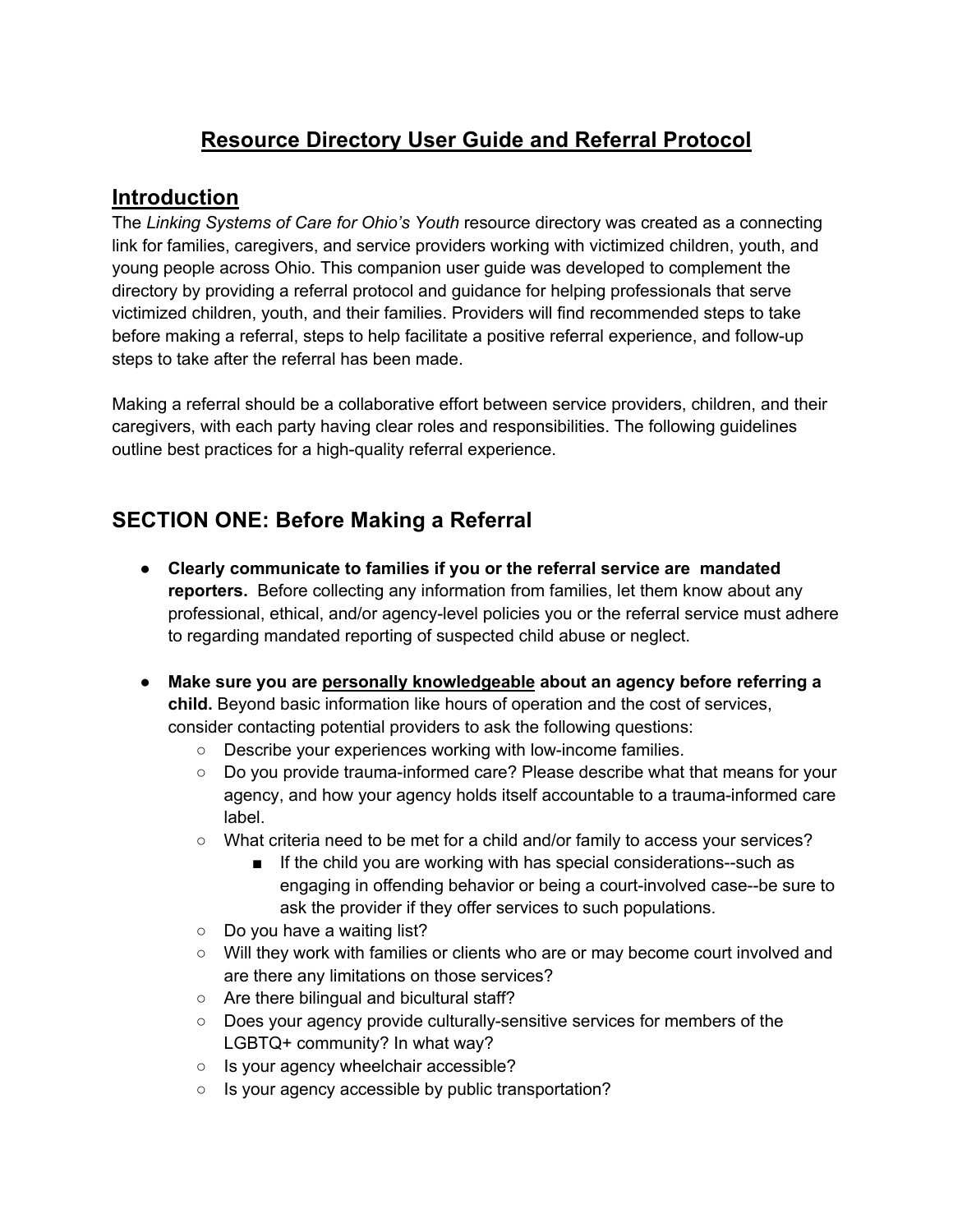- What fees are associated with your services?
	- Does your agency accept Medicaid?
	- Do you offer sliding scale fees?
	- What insurance does your agency accept?
	- Are there any additional fees for things such as providing court documentation, giving testimony, providing written proof of services, treatment compliance reports, etc.
- **It is your responsibility to ask providers directly if they provide therapies or use practices that are potentially harmful.** For example, do they offer conversion therapy to children or youth, or do they support parental alienation concepts, or other therapies not supported by evidence?
- **Explore opportunities to use extended community, informal, and non-traditional sources of support, such as faith-based or culturally-specific services.** Families' sustainability and investment in service usage increase with informal, non-systems supports.
- **Identify your agency's most appropriate staff member to facilitate the referral process.**
	- $\circ$  Which staff member has the best relationship with the child or family? If a trusted staff member, such as a family advocate or teacher, recommends the referral, a family may be more likely to accept the recommendation.
	- Which staff member has the deepest understanding and respect of the family's culture, beliefs, and values? When a staff member understands the family's culture, they can link the family with a provider who best matches the family's unique needs. Families are more likely to actively participate in services that reflect their values, culture, and preferences.

## **SECTION TWO: Making the Referral**

- **Communicate clearly with the youth and family about the need for a referral.** It is best not to assume that everyone understands or agrees with why a referral is being made. Having a dialogue that includes the family's views and expectations *before*  contacting the provider will lessen any confusion as the referral progresses.
- **Initiate a conversation with the child and/or family about any concerns they have or potential barriers to following through with the referral.** These might include uncertainty about what to expect, fears of stigmatization, negative past experiences with providers, or fear that a service they currently value will be cut off due to a new referral.
- **Ask about cultural groups and/or identities with which the child identifies to help locate relevant culturally-specific services that may be of interest.** The best way to make this assessment is by asking questions verbally and directly (e.g. "How do you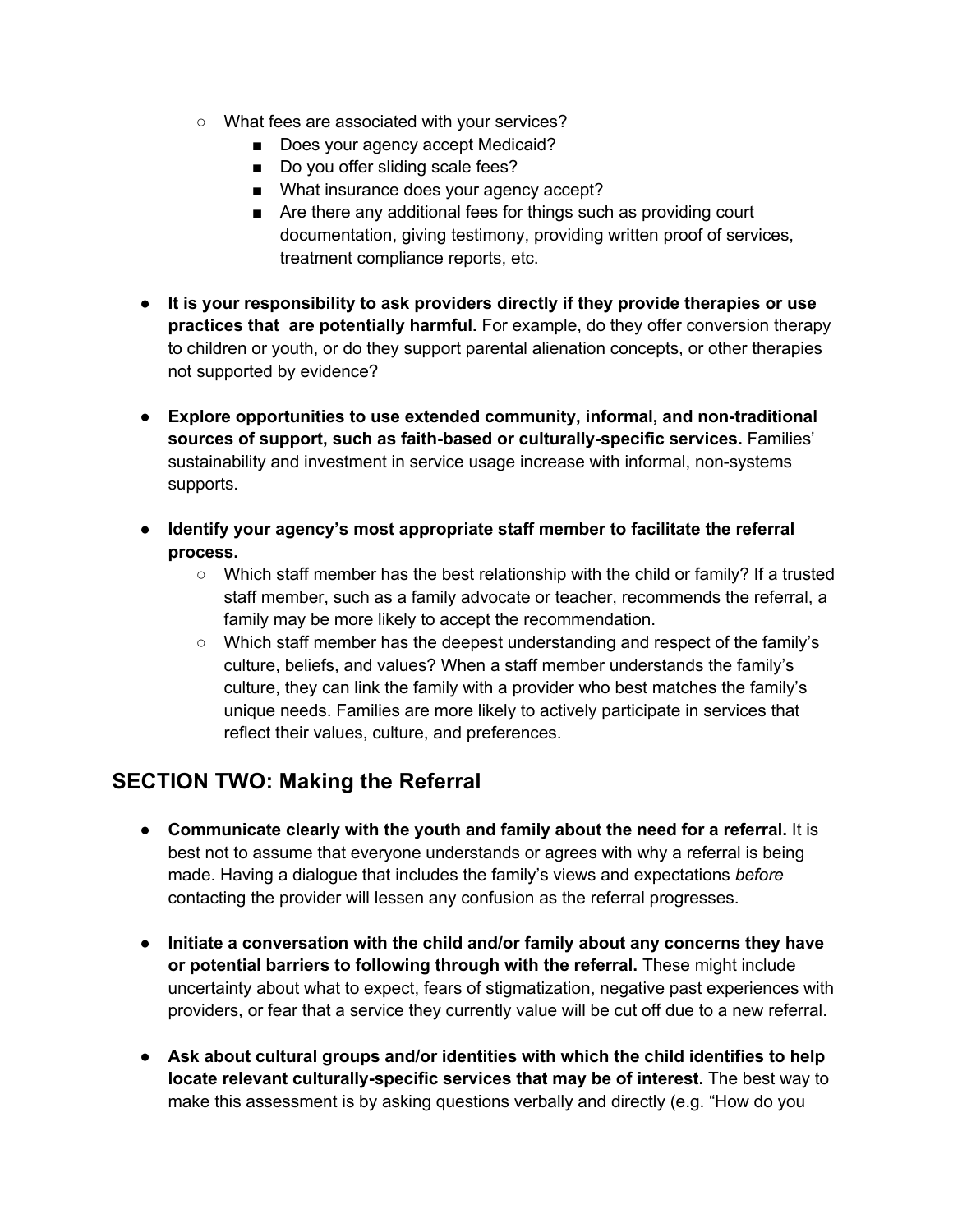identify your ethnicity?", "How do you define your sexual orientation?", "What pronouns do you use?")

- Service providers might open this conversation by identifying their own pronouns and ask young people/families if they would like to share theirs. (e.g. Hi, my name is Blake and I use he, him, his pronouns. How may I address you?"
- **Identify the supportive adult(s) who will be helping the child navigate services, healing, and recovery.** Be sensitive and open to expanded definitions of "family."
- **Remind families again about any mandatory reporting requirements you or the referral service must follow.** If the service is being mandated, discuss any parameters they must follow including attendance, their rights to negotiate services or change services if possible, etc.
- **Ask children and their families about current and previous agencies and service providers they have utilized.** This prevents duplicating a referral that has already been made, and sheds light on how connected the family already is to community resources.
- **Discuss with the family if there are any limitations or parameters they have around receiving services,** such as:
	- Transportation needs
	- Specific days/hours of availability, based on school and/or work schedules
	- Cost limitations (e.g., can only receive services that accept the family's insurance, and/or free services rendered by non-profit agencies)
	- Childcare needs (e.g., does the family have childcare to cover children not receiving services during appointments, or do they need childcare?)
	- $\circ$  Individual vs. family services (e.g., is the family seeking services for an individual child only, or for caregivers and family members as well?)
- **Openly discuss the pros and cons of different referral agencies with families.**  Explain the possibility of waitlists.
- **Provide families with this resource directory user guide**. Review questions they might consider asking agency staff when deciding whether to receive services.
- **Discuss how the referral will be made.** Explain your agency's referral process clearly with the family. Referral options might include:
	- 1) Accompany the family to the referral agency
	- 2) Service provider and family call the agency together
	- 3) Service provider calls the agency to make a referral, without the family present.
		- If service providers are making the referral, an authorization for release of information will be needed. Discuss exactly what